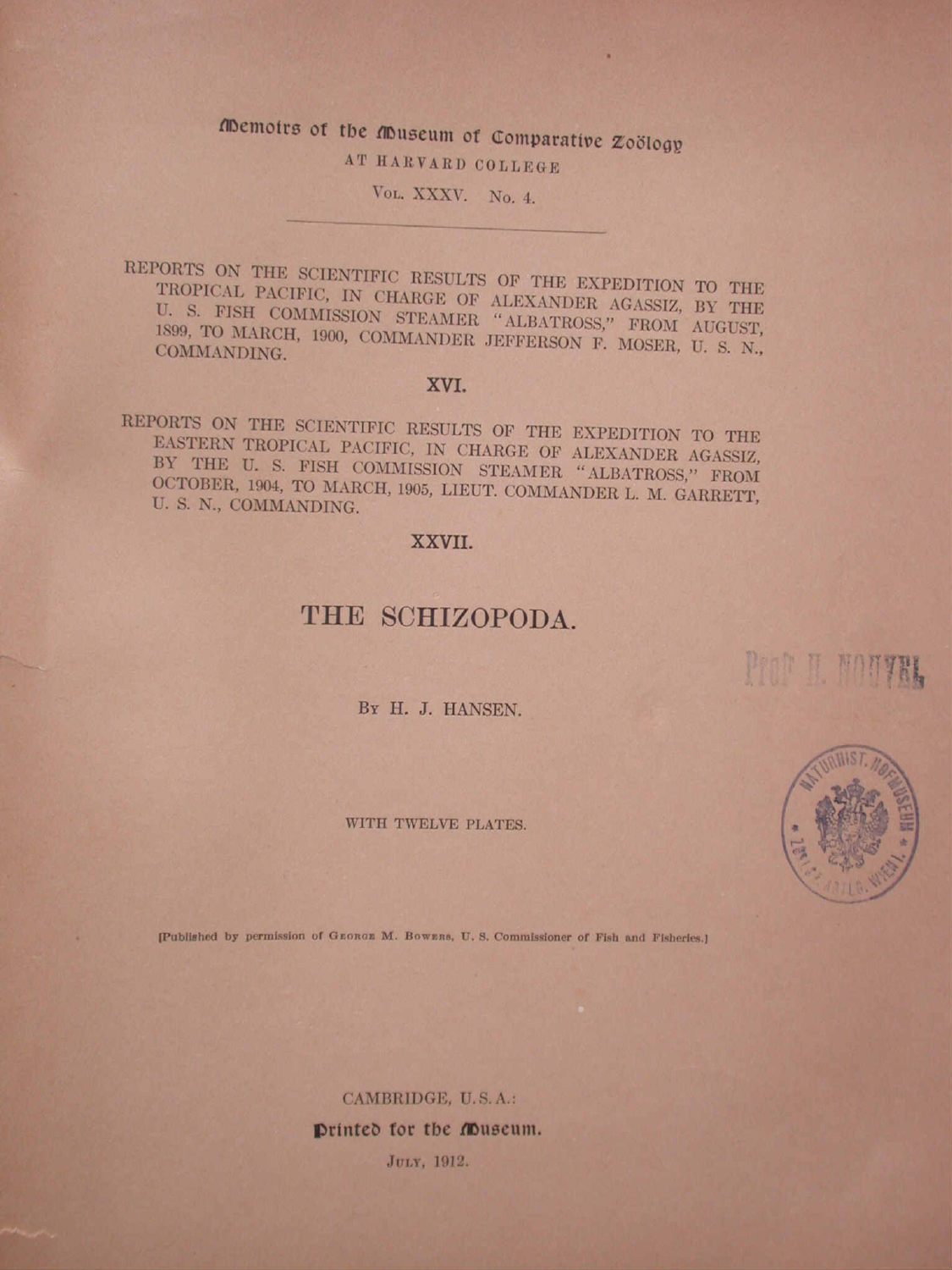## TABLE OF CONTENTS.

|                                                          | <b>PAGE</b> |                                                             | PAGE            |
|----------------------------------------------------------|-------------|-------------------------------------------------------------|-----------------|
| <b>Introductory Remarks</b><br><b>State of the State</b> | . 177       | Euchaetomera tenuis G. O. Sars<br>$\overline{\phantom{a}}$  | 201             |
| Mysidacea                                                |             | Euchaetomera plebeja, sp. nov., Pl. 3,                      |                 |
| Lophogastrida                                            |             | figs. $1a-1b$<br>ü                                          | 202             |
| Chalaraspis Willemoës Suhm.                              | 181         | Cryptomysis, gen. nov.                                      | 203             |
| Chalaraspis alata G. O. Sars, Pl. 1,                     |             | Cryptomysis lamellicauda, sp. nov.,                         |                 |
| figs. $1a-11$                                            | 182         | Pl. 3, figs. $2a-2m$ .<br>ı.                                | 204             |
| Gnathophausia Willemoës-Suhm.                            | 184         | Doxomysis, gen. nov. $\cdot \cdot \cdot \cdot$ .            | 205             |
| Gnathophausia ingens (Dohrn)                             | 184         | Doxomysis pelagica, sp. nov., Pl. 3,                        |                 |
| Gnathophausia gracilis Willemoës-                        |             | figs. $3a-3g$                                               | 205             |
| Suhm                                                     | 185         | Euphausiacea                                                | 206             |
| Gnathophausia zorea Willemoës-Suhm                       | 186         | Bentheuphausia G. O. Sars                                   | 20 <sub>6</sub> |
| Eucopia Dana                                             | 187         | Bentheuphausia amblyops G. O. Sars                          | $\frac{20}{6}$  |
| Eucopia unguiculata Willemoës-Suhm                       | 187         | Thysanopoda H. Milne Edwards                                | 207             |
| Eucopia major H. J. Hansen                               | 188         | Thysanopoda tricuspidata H. Milne                           |                 |
| Eucopia sculpticauda Faxon                               | 189         | Edwards, Pl. 4, fig. 2a                                     | 208             |
| Mysida                                                   |             | Thysanopoda cristata G. O. Sars, Pl. 3,                     |                 |
| Boreomysis G. O. Sars                                    |             | figs. 4a-4c; Pl. 4, figs. 1a-1h                             | 209             |
| Boreomysis media, sp. nov., Pl. 1, figs.                 |             | Thysanopoda monacantha Ortmann,                             |                 |
| $2a-2b$<br>the states of the state of the states of the  | 190         | Pl. 4, figs. $3a-3c$                                        | 212             |
| Boreomysis fragilis, sp. nov., Pl. 1, fig.               |             | Thysanopoda aequalis H. J. Hansen,                          |                 |
| 3a; Pl. 2, fig. 1a                                       | 191         | Pl. 4, fig. 4a                                              | 214             |
| Siriella Dana                                            | 192         |                                                             |                 |
| Siriella thompsonii (H. Milne Edwards)                   | 192         | Thysanopoda obtusifrons G. O. Sars,<br>$Pl. 4, figs. 5a-5f$ | 215             |
| Siriella gracilis Dana                                   | 193         |                                                             |                 |
| Siriella media H. J. Hansen                              | 194         | Thysanopoda pectinata Ortmann, Pl.                          | 218             |
| Siriella aequiremis H. J. Hansen                         | 194         | 5, figs. $1a-1m$<br>Thysanopoda orientalis H. J. Hansen,    |                 |
| Hemisiriella H. J. Hansen                                |             |                                                             | 222             |
| Hemisiriella abbreviata, sp. nov., Pl.                   |             | Pl. 5, figs. $2a-2i$<br>Thysanopoda cornuta Illig           | 223             |
| $2, figs. 2a-2c$                                         | 195         | Thysanopoda? cornuta Illig., Juv., Pl.                      |                 |
| Anchialina Norman                                        | 196         |                                                             | 224             |
| Anchialina typica (Kröyer)                               | 196         | 6, figs. 1a-1e                                              | 225             |
| Anchialina grossa H. J. Hansen                           | 196         | Thysanopoda egregia H. J. Hansen                            | 226             |
| Anchialina obtusifrons, sp. nov., Pl. 2,                 |             | Nyctiphanes G.O. Sars                                       |                 |
| figs. $4a-4c$                                            | 197         | Nyctiphanes simplex H. J. Hansen,                           | 227             |
| Gastrosaccus Nerman                                      | 198         | Pl. 6, figs. 2a-2i; Pl. 7, figs. 1a-1b.                     | 230             |
| Gastrosaccus pacificus, sp. nov., Pl. 2,                 |             | Euphausia Dana                                              |                 |
| figs. $3a-3g$                                            | 198         | Euphausia eximia H. J. Hansen, Pl. 7,                       | 230             |
| Euchaetomera G. O. Sars                                  | 199         | figs. $2a-2g$                                               |                 |
| Euchaetomera typicus G. O. S., Pl. 2,                    |             | Euphausia recurva H. J. Hansen, Pl. 7,                      | 233             |
| $f_1$ <i>es</i> , $5a-5c$ , $\cdots$ , , , , , , ,       | 199         | figs. $3a-3n$                                               |                 |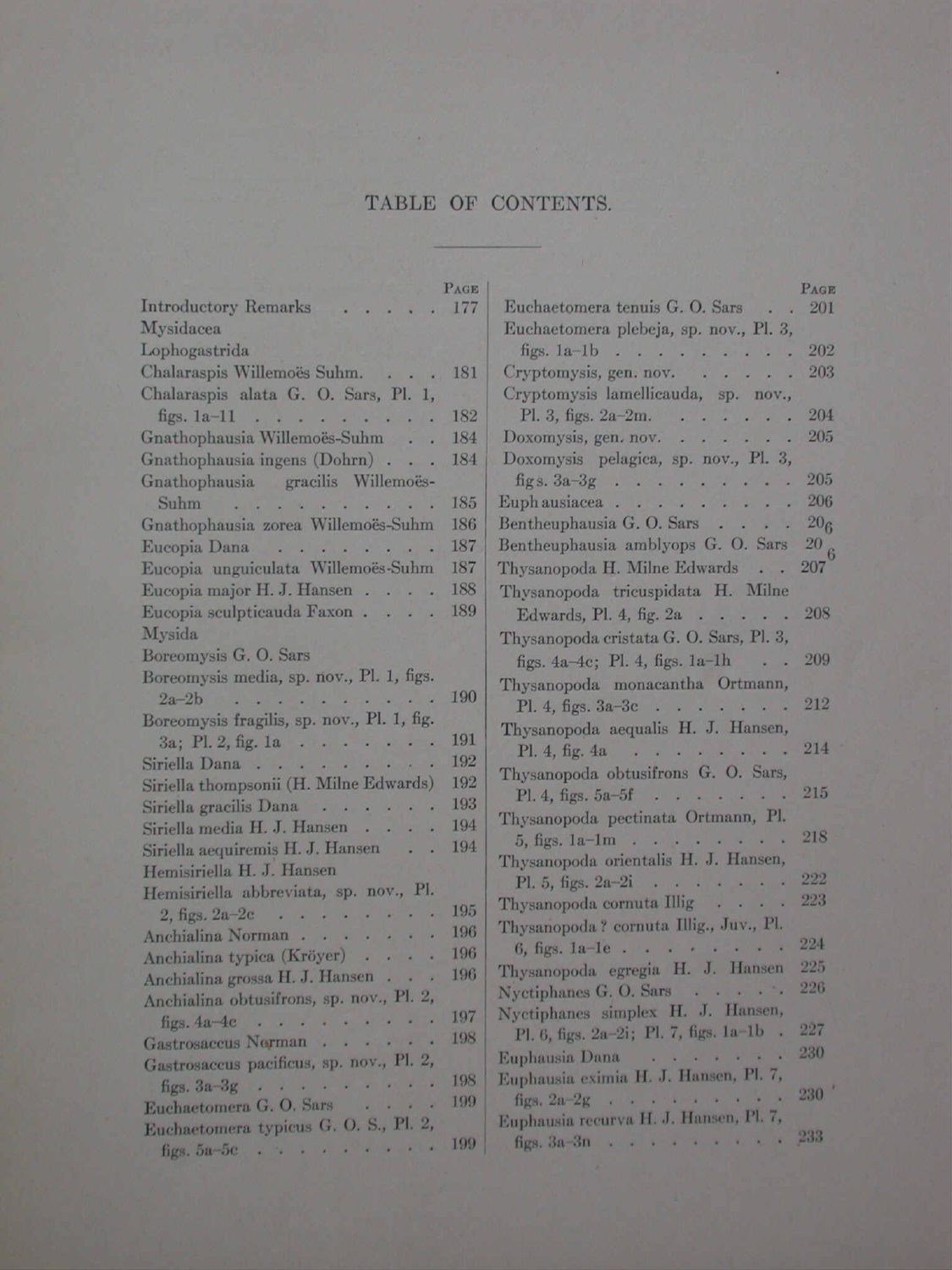## TABLE OF CONTENTS.

| <b>PAGE</b><br>Euphausia diomedea Ortmann, Pl. 7,                      |                                                                                      | PAG          |
|------------------------------------------------------------------------|--------------------------------------------------------------------------------------|--------------|
| fig. 4a<br><b>Carried Carried</b><br>235                               | Nematobrachion flexipes Ortmann, Pl.                                                 |              |
| Euphausia mutica H. J. Hansen<br>237                                   | 10, figs. $5a-5m$                                                                    | 26           |
| Euphausia brevis H. J. Hansen, Pl. 8,                                  | Nematobrachion sexspinosus H.J. Han-                                                 |              |
| figs. $1a-1g$                                                          | sen, Pl. 10, fig. 6a; Pl. 11, figs. 1a-1i                                            | 272          |
| 239<br>Euphausia pacifica H. J. Hansen, Pl. 7,                         | Stylocheiron G. O. Sars                                                              | $27^{\circ}$ |
| figs. $5a-5b$                                                          | Stylocheiron carinatum G. O. Sars, Pl.                                               |              |
| 241                                                                    | 11, figs. $2a-2b$                                                                    | 274          |
| Euphausia tenera H. J. Hansen<br>242                                   | Stylocheiron microphthalma H. J. Han-<br>sen                                         |              |
| Euphausia gibba G. O. Sars, Pl. 8, figs.                               | Mike a strip of the state of the state of<br>Stylocheiron suhmii G. O. Sars, Pl. 11, | 277          |
| $2a-2b$<br>244                                                         |                                                                                      |              |
| Euphausia paragibba H. J. Hansen.<br>246                               | figs. $3a-3b$<br>Stylocheiron affine H. J. Hansen.                                   | 277          |
| Euphausia pseudogibba Ortmann.<br>247                                  | Stylocheiron longicorne G. O. Sars, Pl.                                              | 278          |
| Euphausia distinguenda H. J. Hansen,                                   | 11, figs. $4a-4b$                                                                    |              |
| Pl. 8, figs. 3a-3f<br>248<br>Cuphausia lamellifera H. J. Hansen, Pl.   | Stylocheiron elongatum G. O. Sars                                                    | 279          |
| 8, figs. 4a-4e; Pl. 9, fig. 1a                                         | Stylocheiron abbreviatum G. O. Sars,                                                 | 280          |
| The sea<br>250<br>Cuphausia gibboides Ortmann, Pl. 9,                  | Pl. 11, figs. 5a-5f                                                                  | 280          |
| figs. $2a-2h$                                                          | Stylocheiron maximum H. J. Hansen                                                    | 283          |
| 252<br>luphausia mucronata G. O. Sars, Pl.                             | Larval stages of Euphausiaea, Pl. 12                                                 | 283          |
| 9, figs. $3a-3g$                                                       | Thysanopoda sp. (T. monacantha aff.)                                                 |              |
| 255<br>seudeuphausia H. J. Hansen                                      | Pl. 12, figs. $1a-1g$                                                                | 284          |
| 257<br>seudeuphausia latifrons G. O. Sars.                             | Euphausia distinguenda H. J. Hansen,                                                 |              |
| 257                                                                    | Pl. 12, figs. $2a-2c$                                                                | 287          |
| lematoscelis G. O. Sars<br>258                                         | Nyctiphanes simplex H. J. Hansen, Pl.                                                |              |
| ematoscelis microps G. O. Sars, Pl. 9,                                 | 12, figs. $3a-3f$                                                                    | 288          |
| figs. 4a-4d; Pl. 10, figs. 1a-1b<br>259                                | Pseudeuphausia latifrons G. O. Sars,                                                 |              |
| ematoscelis gracilis H. J. Hansen, Pl.                                 | Pl. 12, figs. $4a-4b$                                                                | 290          |
| 10, fig. 2a $\ldots$<br>261<br>ematoscelis tenella G. O. Sars, Pl. 10, | Nematoscelis microps G. O. Sars, Pl.                                                 |              |
|                                                                        | 12, figs. $5a-5c$                                                                    | 291          |
| figs. $3a-3c$<br>263<br>ematobrachion Calman                           | Stylocheiron carinatum G. O. Sars, Pl.                                               |              |
| 264                                                                    | 12, figs. $6a-6d$                                                                    | 293          |
| ematobrachion boopis Calman, Pl.                                       | The distribution of the Euphausiacea.                                                | 295          |
| 10, figs. $4a-4d$<br>267<br>٠.                                         | Explanation of the Plates                                                            |              |
|                                                                        |                                                                                      |              |

176

N N N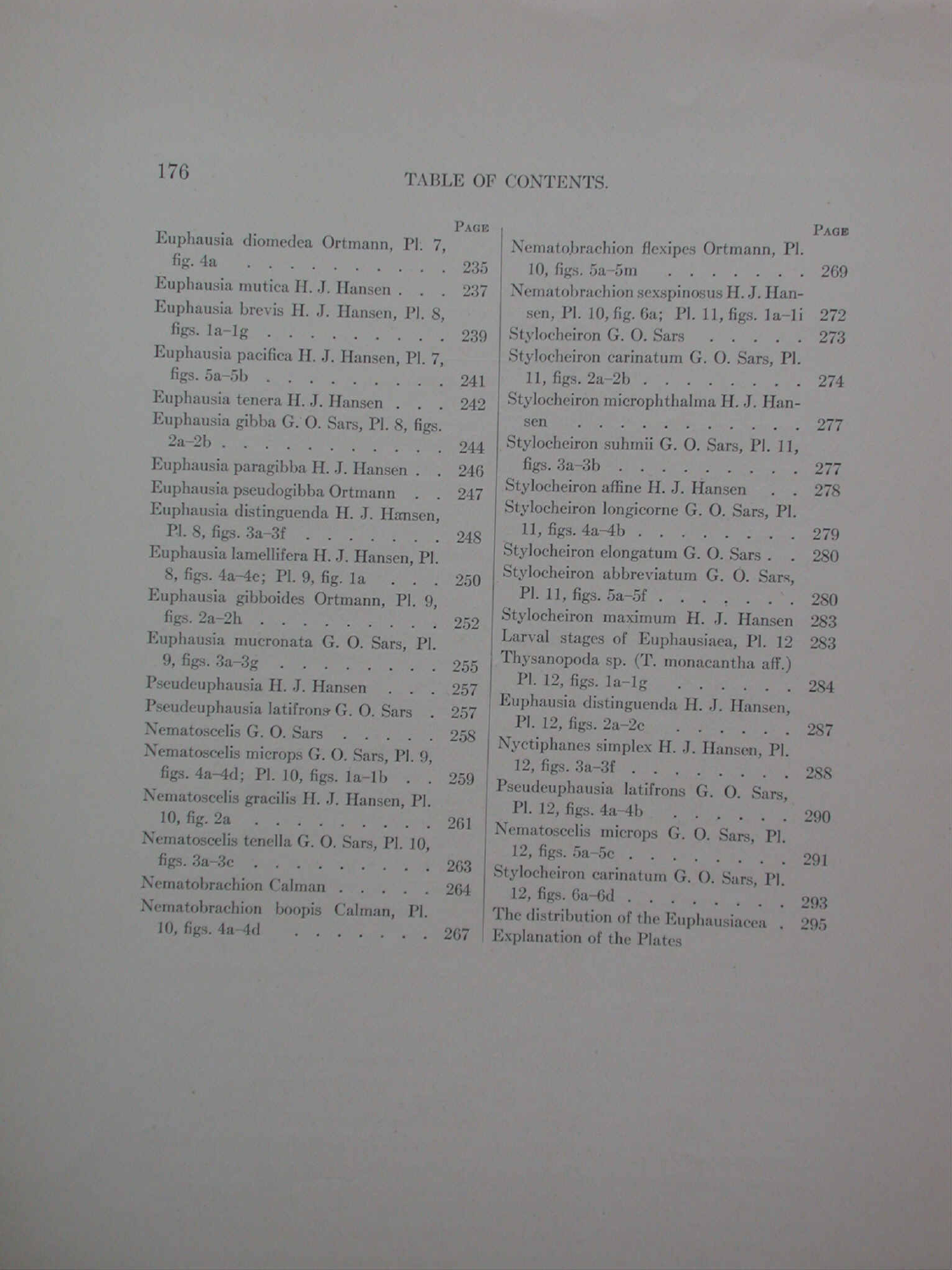## INTRODUCTORY REMARKS.

THE collection dealt with in the present paper is extremely large, both as to the number of species, sixty-three, and especially as to the numbers of the specimens of the major part of the forms. A small portion of the material was captured by the late Alexander Agassiz near the Fiji Islands in 1897, a still smaller lot was secured during the trip of the "Albatross" in 1899-1900, but the vast majority has been collected by Dr. Agassiz in 1904-1905 in the Eastern Pacific. When we wish to get a closer insight into the whole topic it is, however, necessary to consider separately the two orders still not infrequently united under the name Schizopoda, viz. Mysidacea and Euphausiacea. And a comparison with the results of the exploration of the Dutch "Siboga" Expedition in the Indian Archipelago is interesting.

Of the order Mysidacea only twenty-three species are at hand, fifteen of which were secured in 1904-1905, while the remaining eight forms were exclusively gathered during the earlier trips just mentioned. Fifteen species in all from the Expedition in 1904-1905 is in reality a small number as compared with the number of species already known of this order. But the explanation of this fact is given below, and when we consider the order Euphausiacea the aspect is quite different. Of the last-named order the collection contains forty species. all with a single exception taken in 1904-1905 (some among them besides in 1899-1900 or off the Fiji Islands), but as only seventy-three species of this order are known from all seas, it will be seen that Dr. Agassiz during that single Expedition captured more than half of the world's fauna. The "Siboga" gathered only twenty-five species of Euphausiacea but no less than forty-seven species of Mysidacea. The explanation of this startling difference between the results of the Agassiz Expedition of 1904–1905 and the "Siboga" Cruise is that the Euphausiacea are nearly all true oceanic forms, while the majority of the Mysidacea either inhabit shallow water, or live pelagically, or not far from the bottom to a few hundred fathoms and within no very great distance from land. And while the "Siboga" in the main explored the straits and comparatively